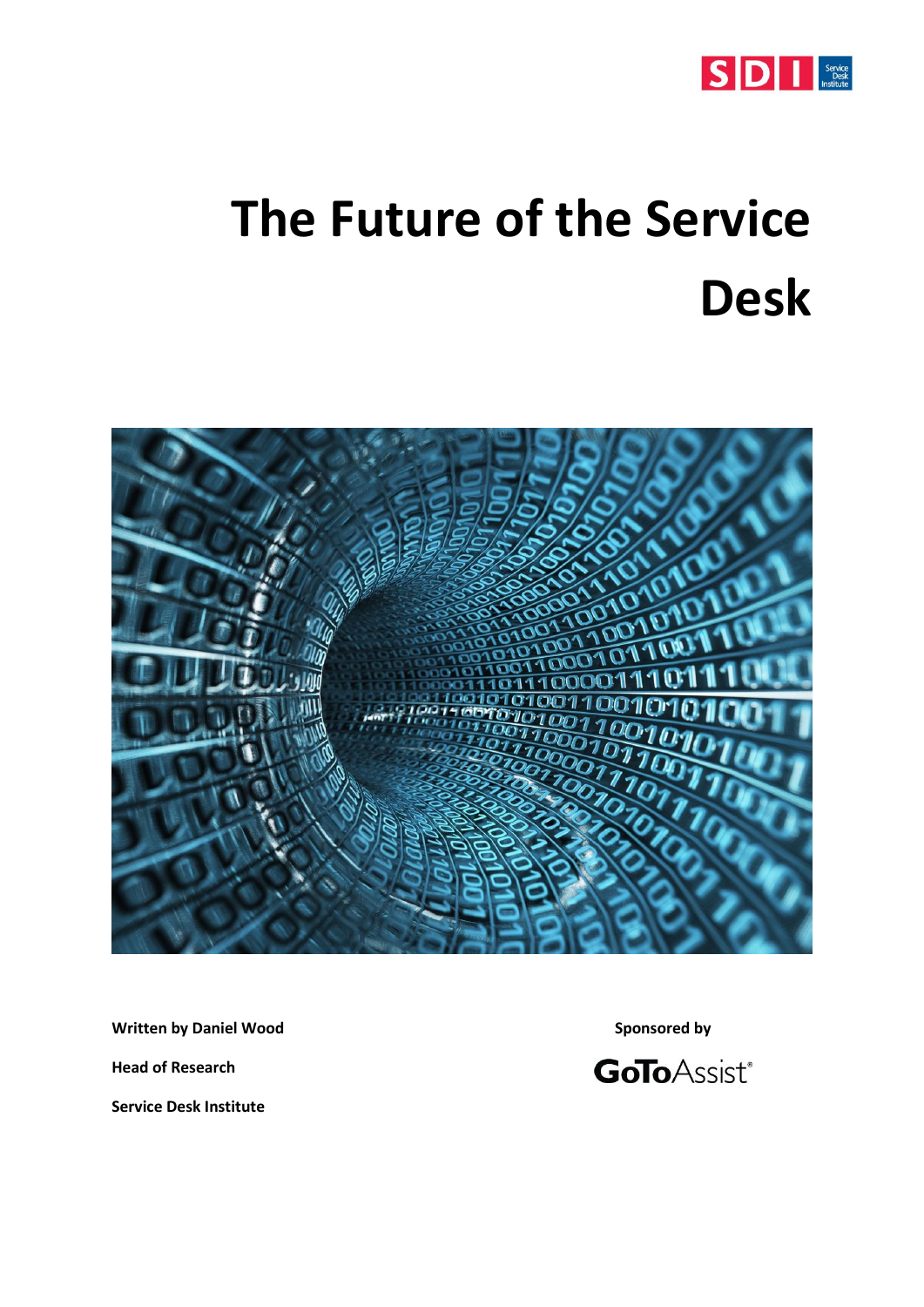

#### **Introduction**

What does the future of the service desk look like? Of course, the answer to this question depends on how far ahead we want to look. The service desk in 5 years' time will probably look very different to that of 50 years' time, if indeed service desks still exist. Will we reach a point where hardware and software is 'intelligent' enough to self-diagnose and fix itself? Will the idea of humans trying to repair technology appear faintly ridiculous to future generations? It would be fun to speculate on what will happen to support in the far future, but I think it's wiser to look at the question from another angle: how can you ensure that your service desk will survive and be prepared for any future events? What can we do today to guarantee that we are ready to face whatever will come our way? These are big questions for service desks and we need to make sure that we've covered all of the basics so that we have a strong foundation on which to build future enhancements.

#### **What we need to do NOW!**

What can we do right now to prepare for the future, whatever it may hold? The first thing is to ensure that you have all the service desk fundamentals covered. We're referring to: processes, metrics, channels for obtaining and understanding customer satisfaction and perceptions, vision and mission statements, training and development and good resources (in terms of both people and hardware and software). With the essentials covered, you can create a strong base on which to start adding new service provisions and offerings.

Let's break down what has to be in place now:

#### **Processes**

Processes drive everything that a service desk does; their importance cannot be overstated. The goal of any service desk should be to be consistent, whereby every call is answered and handled in the same way. Consistency helps to manage customer expectations as the customer can be assured that each and every call the service desk logs will be processed in the correct way. From a customer's perspective, they don't care if it's your first call of the day or the 10,000th – customers expect a certain standard and level of service. Think of the service desk as a machine: the raw materials are fed in and a uniform product is produced at the end. This consistency and repeatable action is absolutely essential in improving service desks and removes the stress and apprehension that can come from a deluge of calls or uncertainty about how to proceed.

So processes are crucial, and you need to ensure that everything done by your service desk has a documented process. Once all necessary processes have been documented, the next step is to make sure that everyone is following them. You could have the best documented processes in the world, but if no one's following them, they will be of little use.

How do you make sure that processes are adhered to and used by every analyst? There are numerous ways of doing this, but the most popular ways are through call and ticket monitoring and audits. Call and ticket monitoring allow you to see and hear if processes are being correctly followed. Audits are more involved and include checking individual tickets to see if the process has been adhered to.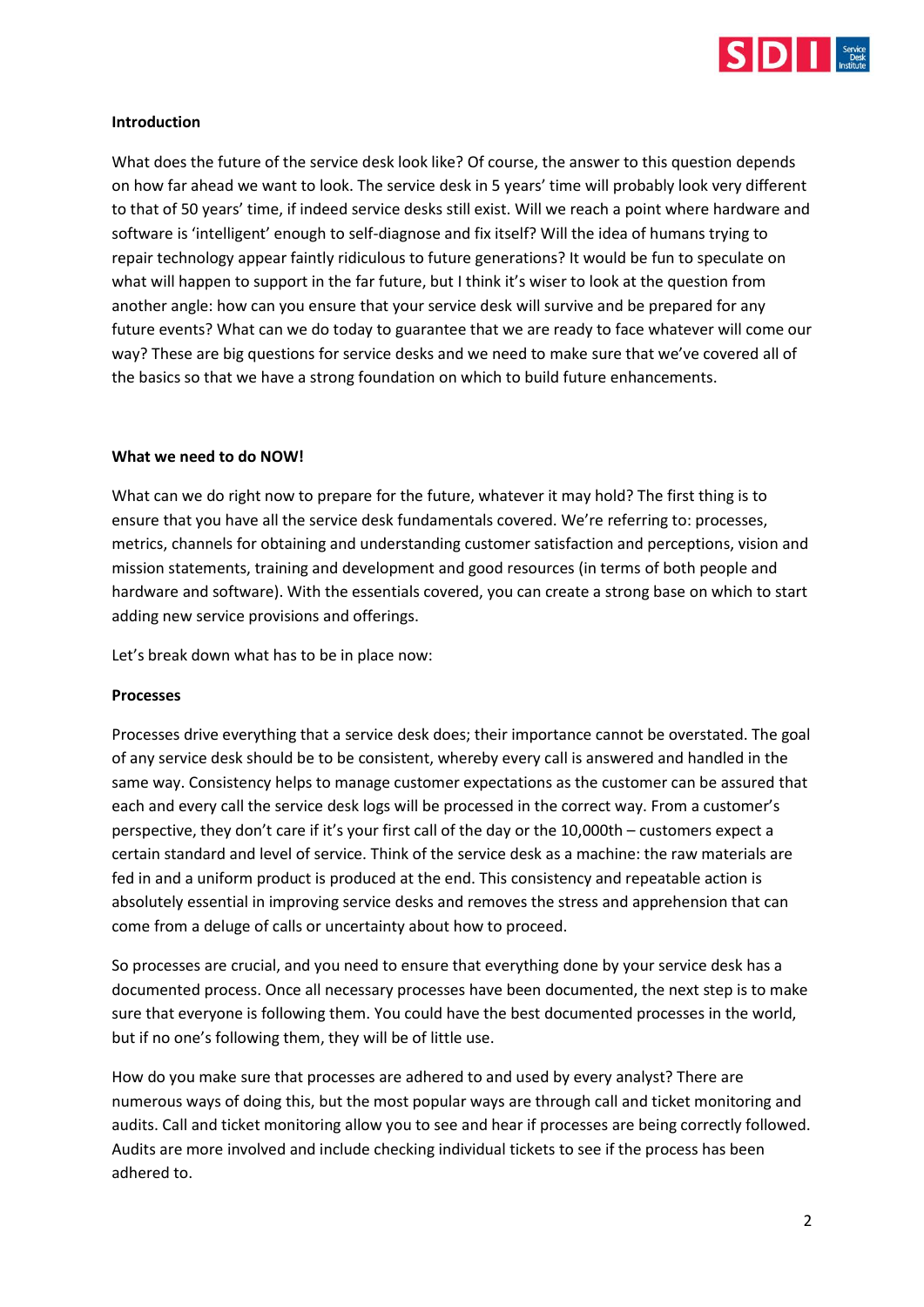

#### **Metrics**

Service desks are no different from any other business unit: they need to know and understand how much the services they provide actually cost. Unfortunately, the reality is that very few service desks have a firm grasp of these figures. The 2011 SDI benchmarking survey found that 84 per cent of respondents did not know the average cost per email (fully loaded) and 75 per cent had no idea how much each incoming call was costing their service desk. These are the two most popular channels for customers; without knowing how much these interactions cost, the desk simply can't communicate its costs to the rest of the organisation. If service desks are unable to measure and communicate their value, then the stigma of IT being a 'cash drain' will remain in vogue. Furthermore, with companies tightening their belts, reducing spending on IT might be near the top of the cull list – if companies don't know the value of IT, then they will more likely cut the service desk's budgets in preference to areas of the business that do provide tangible evidence of their value.

Thus, there is a pressing need to start getting to grips with metrics now and make sure that you are measuring data that is important to your desk. If you're looking to add new services or supported products in the future, then you'll need to understand the cost implications and the impact that this could have. Of course, offering new services will have an impact on an array of metrics, which is an important consideration and is something that should be built into the planning and business justification process.

#### **Measuring customer satisfaction**

Customer satisfaction is at the heart of everything that the service desk does, but knowing how to record it, what to do with the information that is fed back, and how to improve service based on feedback is a significant challenge. Indicative of the changing perspective of the service desk is the increased usage of the word 'customer' and the move away from 'user'. Employees no longer just 'use' IT and the service desk, instead they are customers. They purchase IT services, which come with service and support attached to them.

But how do we turn our 'customers' into loyal customers who rave about the service that we provide? If we were to ask our customers today if they would use another service desk, how many would say that they would remain loyal and not jump ship? In other words, how do we know what our customers want, need and demand from the service that we provide? These are key questions to answer as we look towards the future.

#### **Mission and vision statements**

Mission statements are so important that they are the first question in the policy and strategy component of the SDI certification standards. The question simply asks if you have a mission statement, what it means for your service desk, whether your employees understand it or not, and how it correlates to the organisation's mission statement (if there is one).

Mission statements are critical for any organisation. They provide a constant and vivid reminder of what sits at the heart of every business. In our day-to-day lives, we can easily be distracted by issues and problems that might not even be of our own doing, but whose pieces we still have to pick up. Mission statements serve to remind us that, despite all of the challenges sent our way, our underlying mission remains potent and strong. Mission statements also provide an overarching goal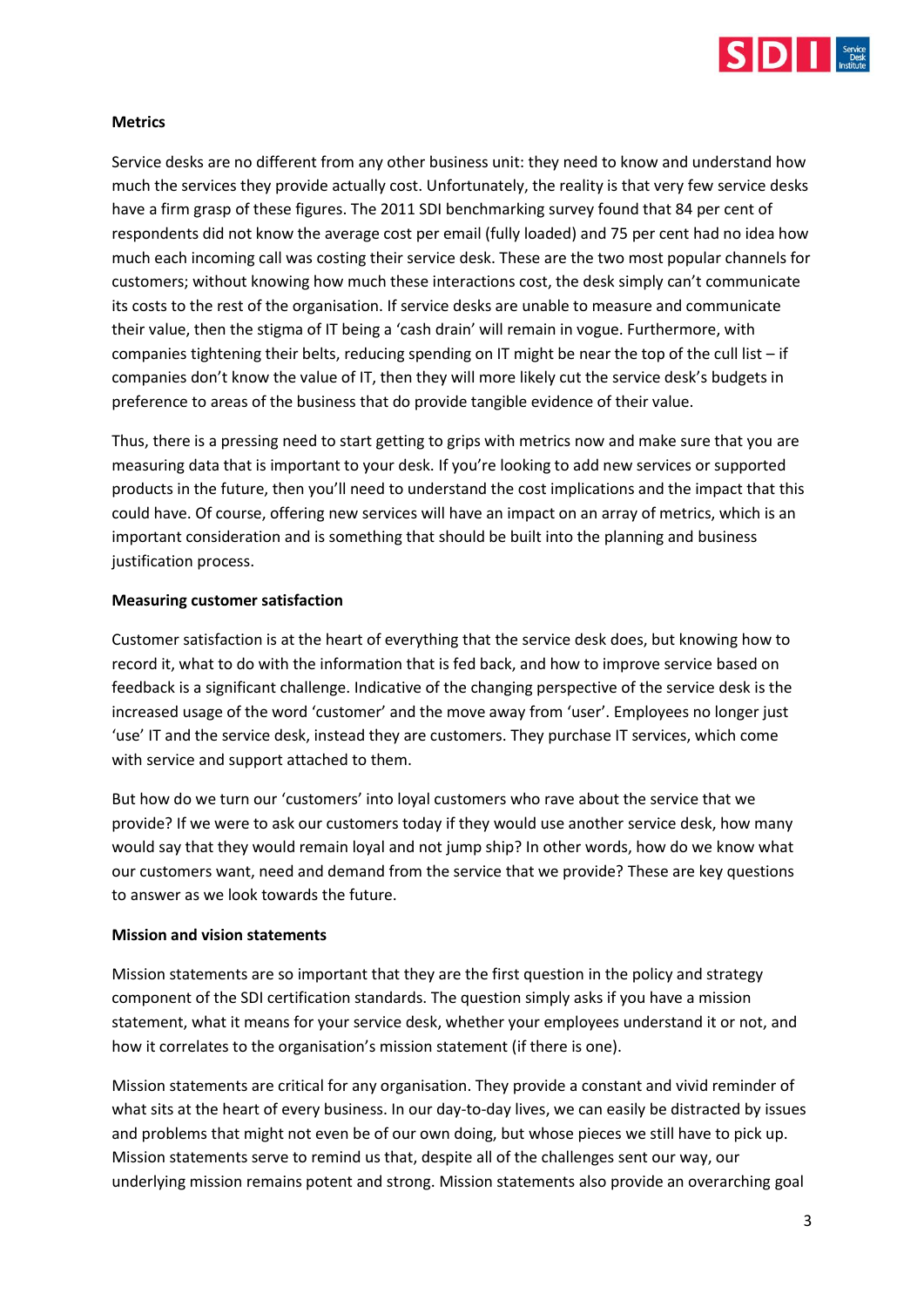

for the service desk and are something to constantly strive for and work towards. They help define and clarify strategy, and are something to remain conscious of when creating any new projects or initiatives – just how will the additions you are making serve and relate to the mission statement?

# **People management**

It goes without saying that the people on your service desk are your most important asset. The best service desks do not necessarily have the best people, but they certainly have the best teams. People management is typically a big time drain for service desk managers. All the essential components of people management – nurturing people and making them feel integrated into the team, providing them with clear goals and progression routes, maintaining morale and motivation by attending to problems and issues – are time intensive tasks. Getting the people component right by ensuring that you have the right people in place and creating the team that you want is fundamental to the future success of the service desk.

# **What might the future look like?**

# **Emerging technologies**

There is lots of new technology on the horizon that will impact service desks and the ways that they operate and provide service. In many ways, the move towards new methods of support is happening right now, which is why it is so vital that service desks create the correct strategies to ensure that they stay ahead of the curve. Whatever devices you choose to support and the strategy you create, the end goal must be to keep your company's workforce working. This is the heart of what every service desk is designed to do, and the strategy must be built with this ultimate goal in mind.

A major advance in the IT service sphere is service catalogues. In a nutshell, service catalogues detail all the hardware that the service desk supports. The most savvy service desks include the cost of support in this catalogue, which in turn means that IT users truly are customers of IT. By including the cost of support, customers are forced to make decisions: do I choose the latest and greatest smartphone even though it costs more than the previous generation? Including the cost of support creates an incredible transparency about IT costs and places the ball firmly in the customer's court. Customers then have to justify why they want a particular device or piece of hardware, and they can be held responsible for their choices. Calculating the cost of support for each device can be difficult, but if you have a firm grip of the cost of support then it should be possible to calculate it.

#### **BYOD**

BYOD (bring your own device) is an emerging trend in the ITSM industry. As the name suggests, BYOD involves bringing your own personal device – smartphone, tablet or laptop – into the office or connecting to a company network. Because user devices offer speed, efficiency and familiarity, BYOD has surged in popularity. This trend can offer efficiency savings and productivity gains for employees, but poses numerous problems for the service desk in terms of security, access, asset management and the desk's ability to support the myriad devices.

BYOD is gaining traction and will likely become more and more prevalent in the future. Thus, whilst analysts cannot be expected to know how to support every device that customers own, it's important to think now about setting parameters: what are you able and willing to support. Will the service desk support anything and everything or only select devices? Where do we draw the line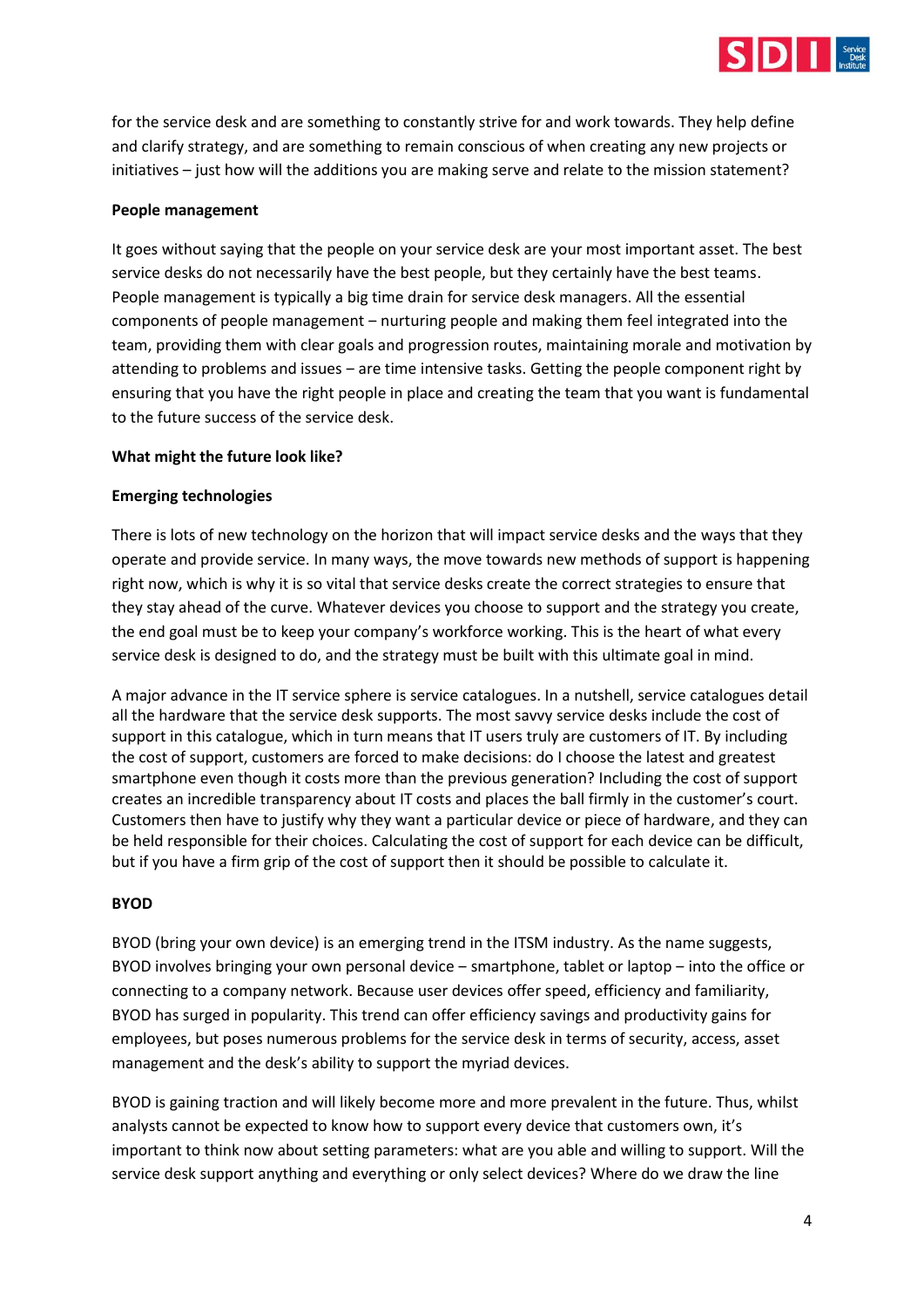

about what is viable to support and what is not. It's very important that such policies, procedures and decisions are put in place now so that the service desk is not playing catch-up in the future.

#### **Social media**

"Social IT" encompasses more than mere social media channels for communication. From a service desk perspective, social IT includes: intra-team connectivity, engaging communities in new ways to achieve business value, social strategy, and mass communication. In particular, social media provides the channels through which to achieve the aims of social IT. Social media provide the tools that can facilitate collaboration and collective learning and engagement. Social IT, in a nutshell, is utilising new ways to improve service and explore how to engage people and increase the knowledge pool.

Social media has already found its way into all of our lives, so we should not be surprised if IT support also starts to incorporate more and more of social media. Again, it's important to consider how – if at all – service desks will use social IT to further enhance their service delivery. Social IT will not be feasible for every service desk, but for those that do venture into this realm it offers great opportunities in terms of collecting knowledge, engaging customers in new and interesting ways and increasing the available channels for feedback.

#### **Longer term advances**

If we think back to technology 10 years ago compared to what we have now, the advances seem vast. The most popular mobile phone of 2002 was a Nokia 6100, which featured such advanced features as an infrared port, polyphonic ringtones and a built-in calendar. Today we're looking at phones that have voice recognition, plan the fastest routes to your destination and unlock simply by looking at them. If we've come this far in 10 years, how far will we go in the next 10? The question is almost impossible to answer, but there are technologies on the horizon that will undoubtedly make life easier for service desks analysts (think of head tracking, touchscreens, voice recognition and virtual displays) and others that will continue to challenge and push the boundaries of what is possible (virtual reality, self-healing hardware and software, etc.)

Whilst it is difficult to predict the future, the need for human support will remain for the foreseeable future, and in terms of what the business will expect from the service desk, it is likely that little will change. Just like any area of the business, it will be expected that the service desk should offer value for money, excellent customer service, advice and consultation and be proactive in implementing improvements to help drive the business forward. These expectations can be met, but there is a pressing need to act now to ensure that you're not overtaken and overwhelmed by future changes and advances.

The challenges that the service desk industry will face should be embraced as opportunities and possibilities. There are now more ways than ever to support customers and to improve the service that is delivered. The decisions that need to be made now will place the service desk in a formidable position at the very heart of the organisation and will demonstrate that they are the perfect conduit between customers and the business.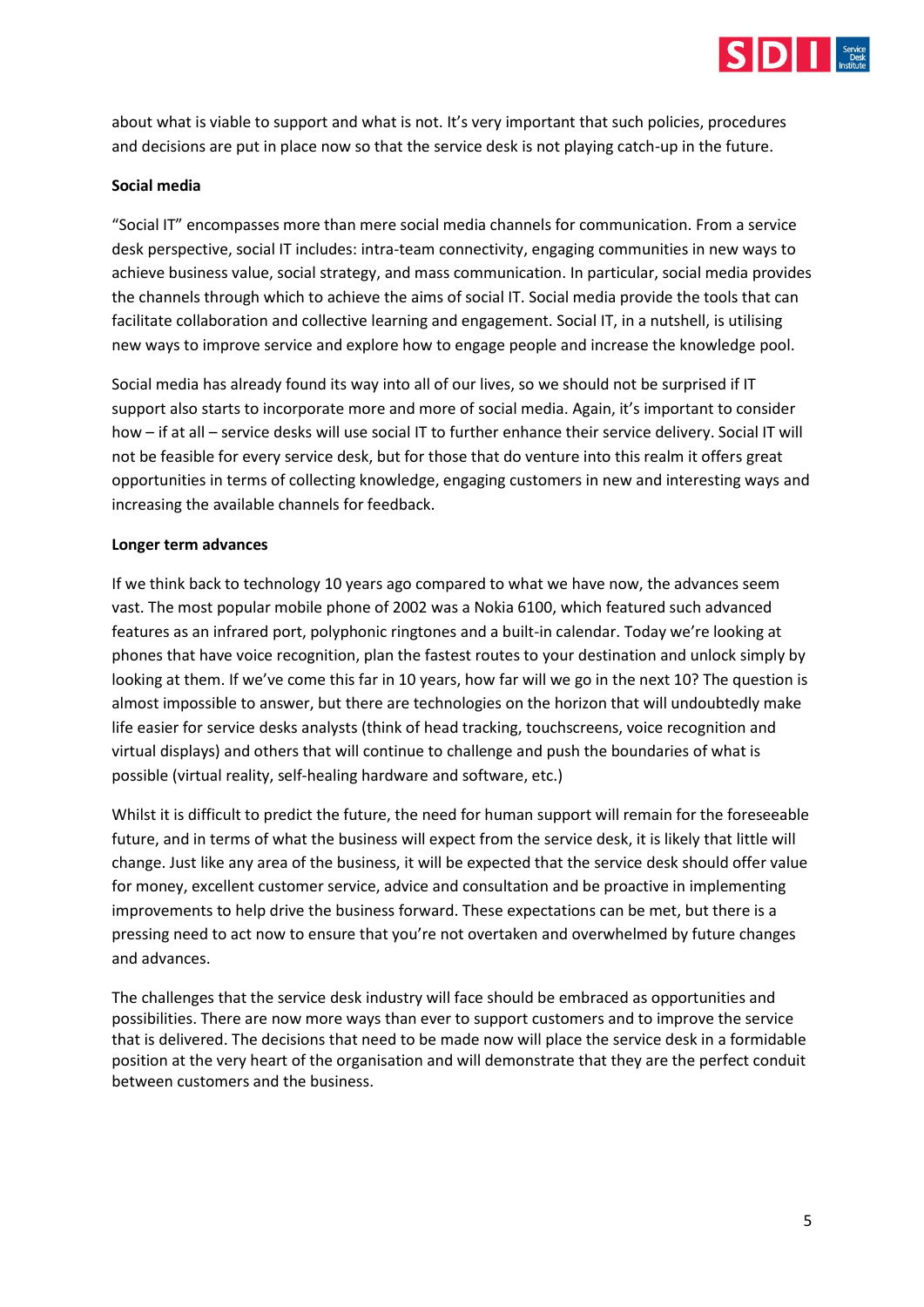

# **Conclusion**

Predicting the future course of any industry is a difficult task, but this task is made all the more difficult in a fast-moving industry like IT. Technology will continue to advance at a startling pace and our expectations of what IT will enable us to accomplish will keep rising. What we can be sure of is that IT will be an ever-present in our future world, as we become connected to each other in more ways than ever before. With all this technology, perhaps the service desks of the future will become highly skilled business technology service community hubs, advising on best use of services to maximise productivity and innovation. They might become technology experts, providing the link between suppliers and vendors and advising the business on how it can benefit most from the solutions on offer.

Something we've looked at in this article is how service desks need to capture and harness knowledge from a broad range of sources and to keep their own skills up-to-date. Technology might advance to the point where it can 'heal' itself, greatly reducing the number of IT failures. In this scenario, self-help and self-healing options with sophisticated knowledge bases are used to drive down the need for an expensive premium 'human support service'. However, intelligent decisions will still need to be made for industries where there simply is no alternative to speaking to a human being – in some sectors, like legal and finance, a rapid human intervention could be more costeffective and should be retained.

The service desk of the future will need to keep on top of metrics and be able to provide reports that demonstrate business value and drive service improvements. That's why this report advocates starting a comprehensive metrics programme now to ensure that you're ready for the future (it's never too early to start collecting data). The service desk has always been the customer-facing portal into  $IT - it's future role will be to measure the performance of technology services, act as the$ 'dashboard' for assessing the success of the services operation and provide pertinent, timely and useful information to the business to enable them to make informed decisions.

As the portal into IT, service desks will need to keep improving their communication skills so that they are increasingly seen as the most professional communicators in the organisation, setting standards to which others aspire. This communication will extend to third parties and suppliers to ensure that strong relationships are formed and that any provision of third-party services is seamless, with the customer unable to readily identify differences between internal and external services.

Underpinning all of these changes and advances will be a range of best practice standards. Standards will continue to help service desks define their operations and enable them to identify areas for improvement. As best practice becomes more established and mature, ITSM processes will be used selectively and in a balanced way so that inappropriate effort is not invested in processes that don't offer any significant return on investment. ROI and value for money will drive almost all service desk operations as competition in the market will create keen prices. Consequently, service desks will need to produce reports that reflect their value, in a language that the business and customers understand.